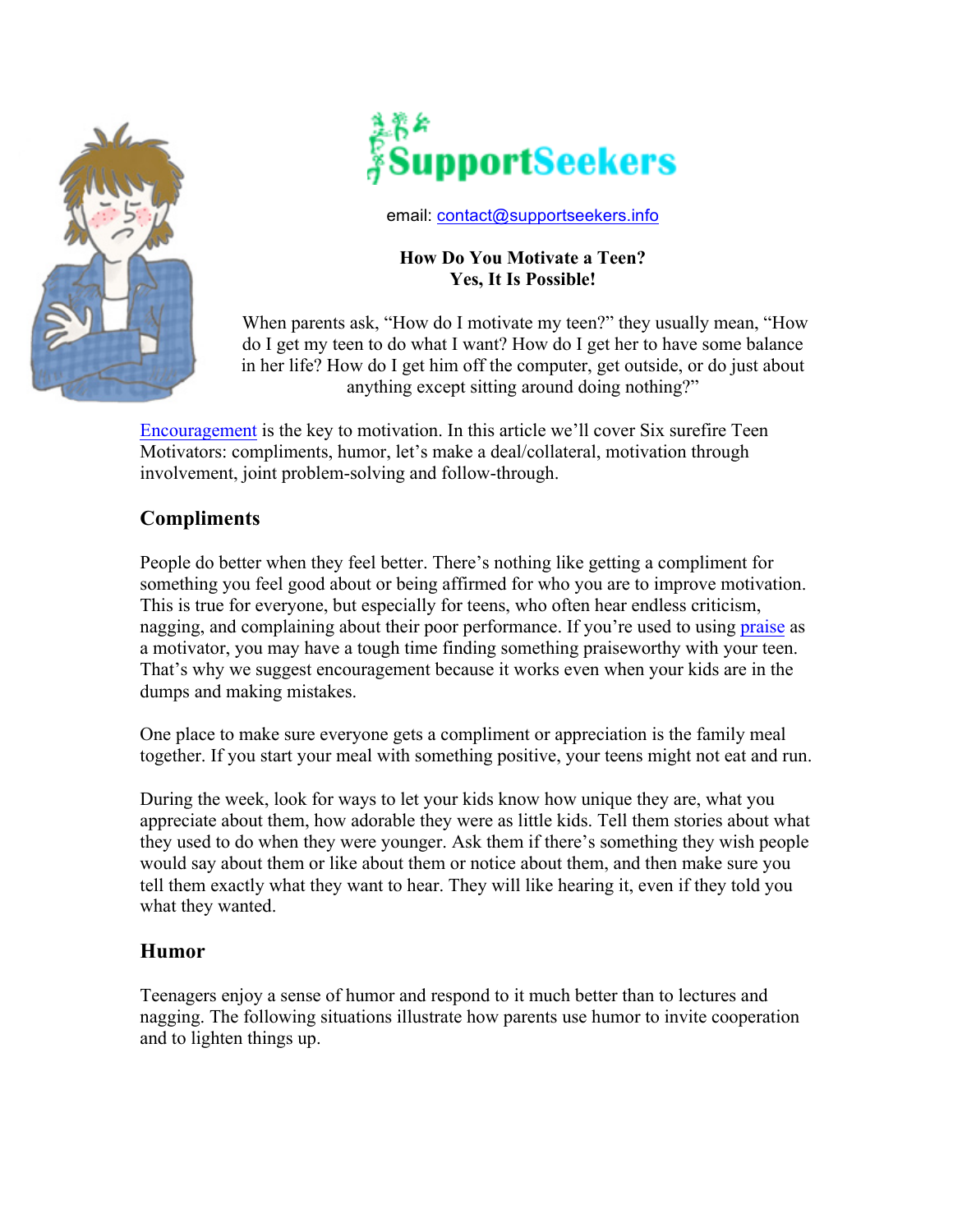When a teenage girl forgot to set the table, her mother served the dinner directly onto the table. Everyone laughed at the absurdity of the situation. The table was set on time from then on.

Peter was a father of three teens who used betting and guessing games to motivate the children and add humor to a situation. When Peter noticed the chores weren't getting done as agreed, he'd say, "Someone forgot to do something they agreed to. I'll give a dollar to the first person who guesses what it is." The teens ran around the house trying to find out who the culprit was so they could win a dollar.

Another time Peter said, "I'll bet two dollars you can't finish your yard work before the football game starts." He was effective using bets and games because they were infrequent and unexpected. Had Peter tried using bets as rewards and bribes, his children would have felt less respected because he would have inferred the only reason his teens helped the family was for the money.

# **Let's Make A Deal and Using Collateral**

"I'll make you a deal. If you walk the dog for me on weekdays, I'll do a special favor for you on weekends."

"I'll make you a deal. I'll pick you and your friends up from the movie if you can find another parent to take you there."

"I'll make you a deal. I'll match whatever you save for that new sweater (guitar, game, etc.)"

Collateral works really well with teens. If they want to borrow something of yours, they need to give you collateral which you will return when they return the item. Good collateral might be a favorite piece of clothing, an iPod, an iPad, a cell phone, etc. It needs to be an item that has value to your teen.

# **Motivation Through Involvement**

Dana shared the following at a parenting class: "My daughter, Sage, is doing exceptionally well in school. She is getting the highest score on most tests, and she is not feeling challenged. At the last Parent Teacher Conference she asked for more challenging work from her teacher. Other members of the group wanted to know what Dana did to motivate Sage to do so well."

Dana then shared the following: "I have learned that what works well with Sage is explaining to her the benefit of doing well. I use every opportunity I can to point them out to her. When she learns something new, I take it to the next level with more information and then point out to her that is what is so cool about learning, that you learn one new thing and it opens up a whole new world."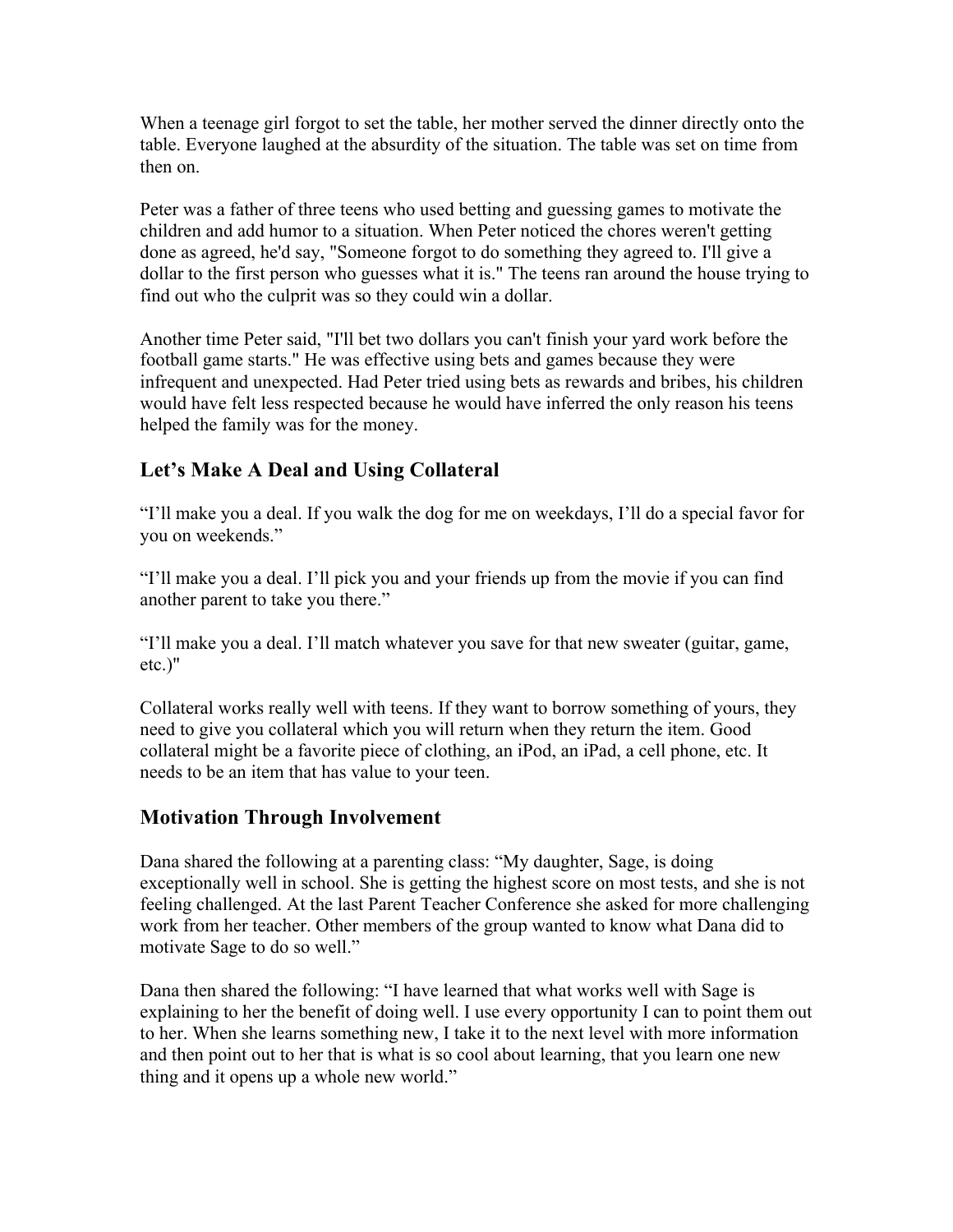## **Joint Problem Solving Works with Teens**

#### **Four Steps for Joint Problem Solving**

- 1. Teen shares his or her issues and goals.
- 2. Parent shares his or her issues and goals.
- 3. If goals of teen and parent are far apart, brainstorm to find options.
- 4. Teen and parent pick an option they can both live with and try it out for a short time.

### **Follow-Through**

The teen motivators we have discussed so far, are fairly quick and easy. Follow-through is more complicated and requires more guidance on your part, but it is worth the effort because it is a surefire method that really helps teens keep their agreements. Followthrough is an excellent alternative to authoritarian methods or permissiveness. With follow-through, you can meet the needs of the situation while maintaining dignity and respect for all concerned. Follow-through is also a way to help teens learn the life skills they need in order to feel good about themselves while learning to be contributing members of society.

Follow-through is a respectful, four-step approach to parenting teens that teaches cooperation, life skills, and responsibility in spite of resistance. It works whether you are trying to move your teen away from the computer, join the family, or keep up responsibilities to themselves and the family. The key is that follow-through involves you, because you are the only one who does the follow-through. The result is that your teen also follows through, but rarely without your participation. Think of this as one of your main co-pilot duties.

#### **The Four Steps for Effective Follow-Through**

- 1. Have a friendly discussion with your teen to gather information about what is happening regarding the problem. (Listen first and then share your thoughts.)
- 2. Brainstorm solutions with your teen. (Use your humor and throw in some exaggerations.) Choose one that both you and your teen can agree to. Finding a solution you both like may take some negotiating, because your favorite solution may be different from your teen's favorite.
- 3. Agree on a date and time deadline.
- 4. Understand teens well enough to know that the deadline probably won't be met and simply follow through on the agreement by kindly and firmly holding your teen accountable.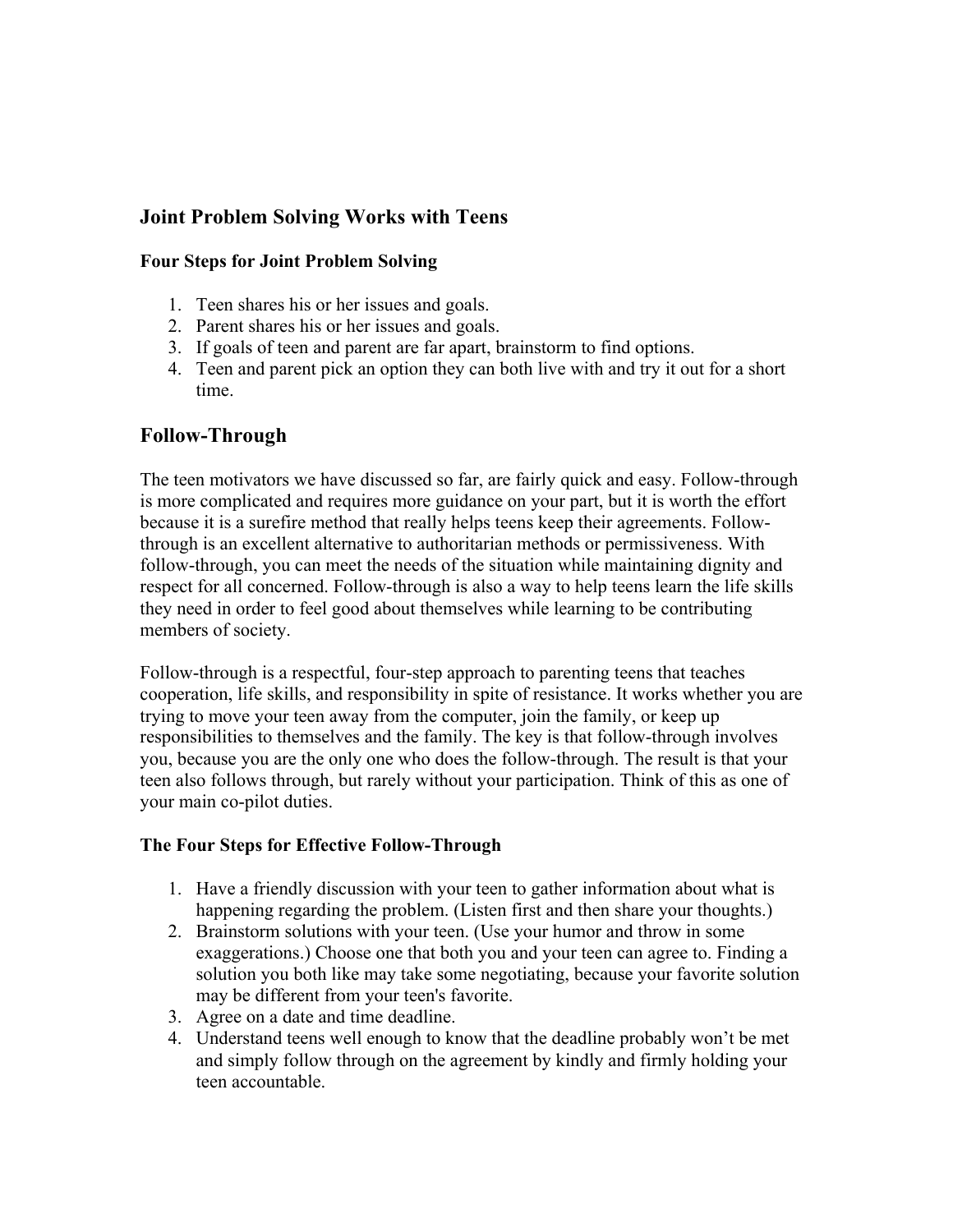Before we provide examples of effective follow-through, it is important to understand the traps that defeat follow-through.

#### **Four Traps That Defeat Follow-Through**

- 1. Believing that teens think the way you think and have the same priorities you have.
- 2. Getting into judgments and criticism instead of sticking to the issue.
- 3. Not getting agreements in advance that include a specific time deadline.
- 4. Not maintaining dignity and respect for yourself and your teen

### **Four Hints for Effective Follow-Through**

- 1. Keep comments simple, concise, and friendly. ("I notice you didn't do your task. Would you please do that now?")
- 2. In response to objections, ask, "What was our agreement?"
- 3. In response to further objections, shut your mouth and use nonverbal communication. (Point to your watch after every argument. Smile knowingly. Give a hug and point to your watch again.) It helps to understand the concept of "less is more." The less you say the more effective you will be. The more you say, the more ammunition you give your kids for an argument—which they will win every time.
- 4. When your teen concedes (sometimes with great annoyance), say, "Thank you for keeping our agreement."

## **Kind and Firm Parenting Skills To Remember**

- 1. You can motivate your teens with encouragement which is very different from trying to get your teens to do what you want.
- 2. Humor, collateral, let's make a deal, and involvement are positive motivation tools.
- 3. There is one surefire way to get your kids to keep their agreements, and it's called follow-through. It may be a lot of work for you in the beginning, but it will be worth every minute of the time you spend to train both you and your teen to use better habits.
- 4. Read the four steps, the four traps, and the four hints for successful followthrough again and again, because they are very different from how you would normally respond as a parent—and as a human.
- 5. You must be there at the first deadline to set up the follow-through. It won't work in the long run without you there in the beginning.
- 6. If you whine or complain that using follow-through is too much work, track how much time you spend reminding and nagging your teen instead. Notice the effect